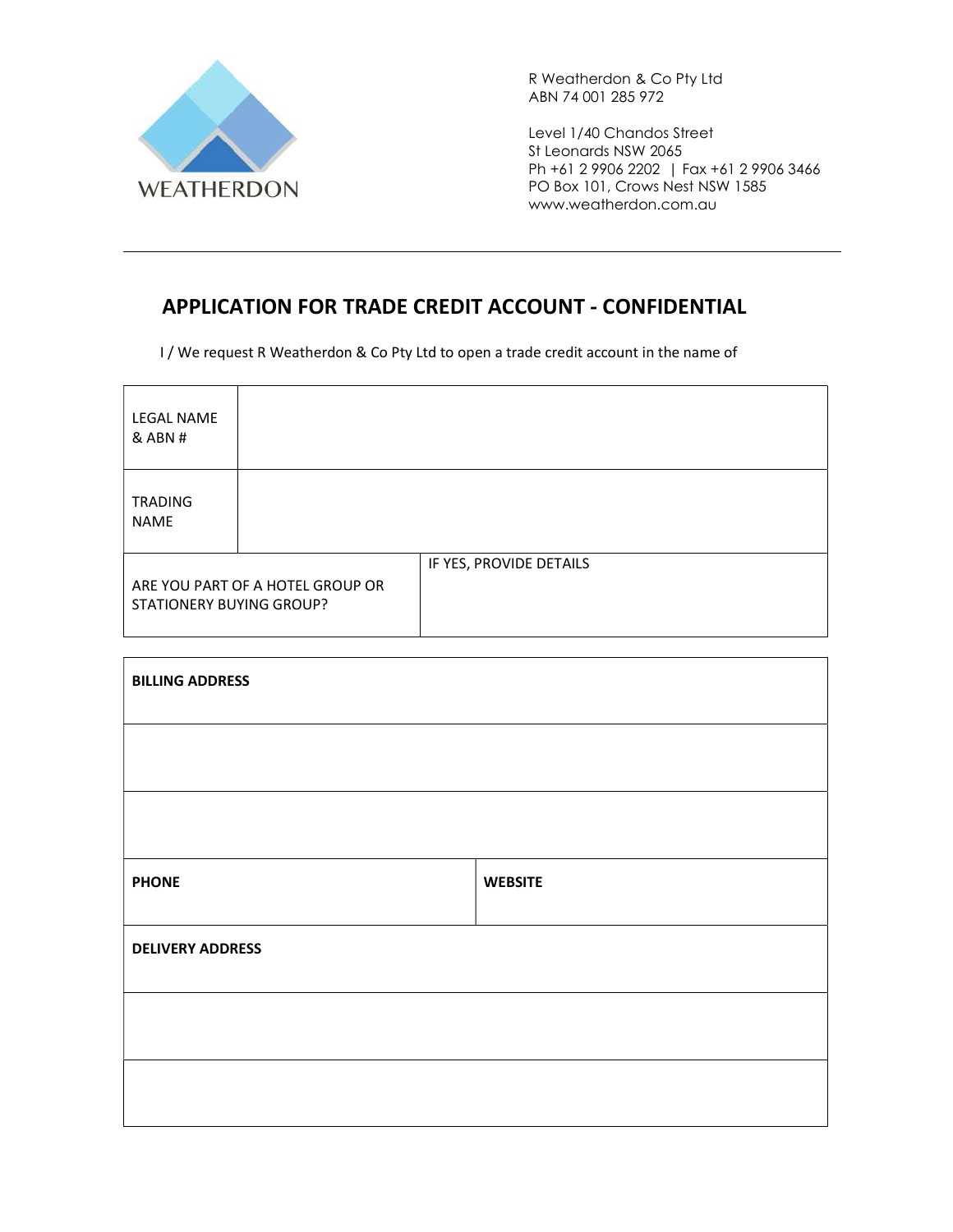

Level 1/40 Chandos Street St Leonards NSW 2065 Ph +61 2 9906 2202 | Fax +61 2 9906 3466 PO Box 101, Crows Nest NSW 1585 www.weatherdon.com.au

### ACCOUNTS PAYABLE INFORMATION

| <b>EMAIL TO RECEIVE</b><br><b>INVOICES &amp; CREDITS</b> |  |
|----------------------------------------------------------|--|
| <b>EMAIL TO RECEIVE</b><br><b>STATEMENTS</b>             |  |
| <b>CONTACT NAME &amp;</b><br>PHONE / EMAIL               |  |

### EHK & GM CONTACT INFORMATION (FOR HOTEL CUSTOMERS ONLY)

| <b>EXECUTIVE</b>       |  |
|------------------------|--|
| <b>HOUSEKEEPER</b>     |  |
| NAME                   |  |
|                        |  |
| <b>EXECUTIVE</b>       |  |
| HOUSEKEEPER            |  |
| <b>EMAIL</b>           |  |
|                        |  |
|                        |  |
|                        |  |
| <b>GENERAL MANAGER</b> |  |
| <b>NAME</b>            |  |
|                        |  |
|                        |  |
|                        |  |
| <b>GENERAL MANAGER</b> |  |
| <b>EMAIL</b>           |  |
|                        |  |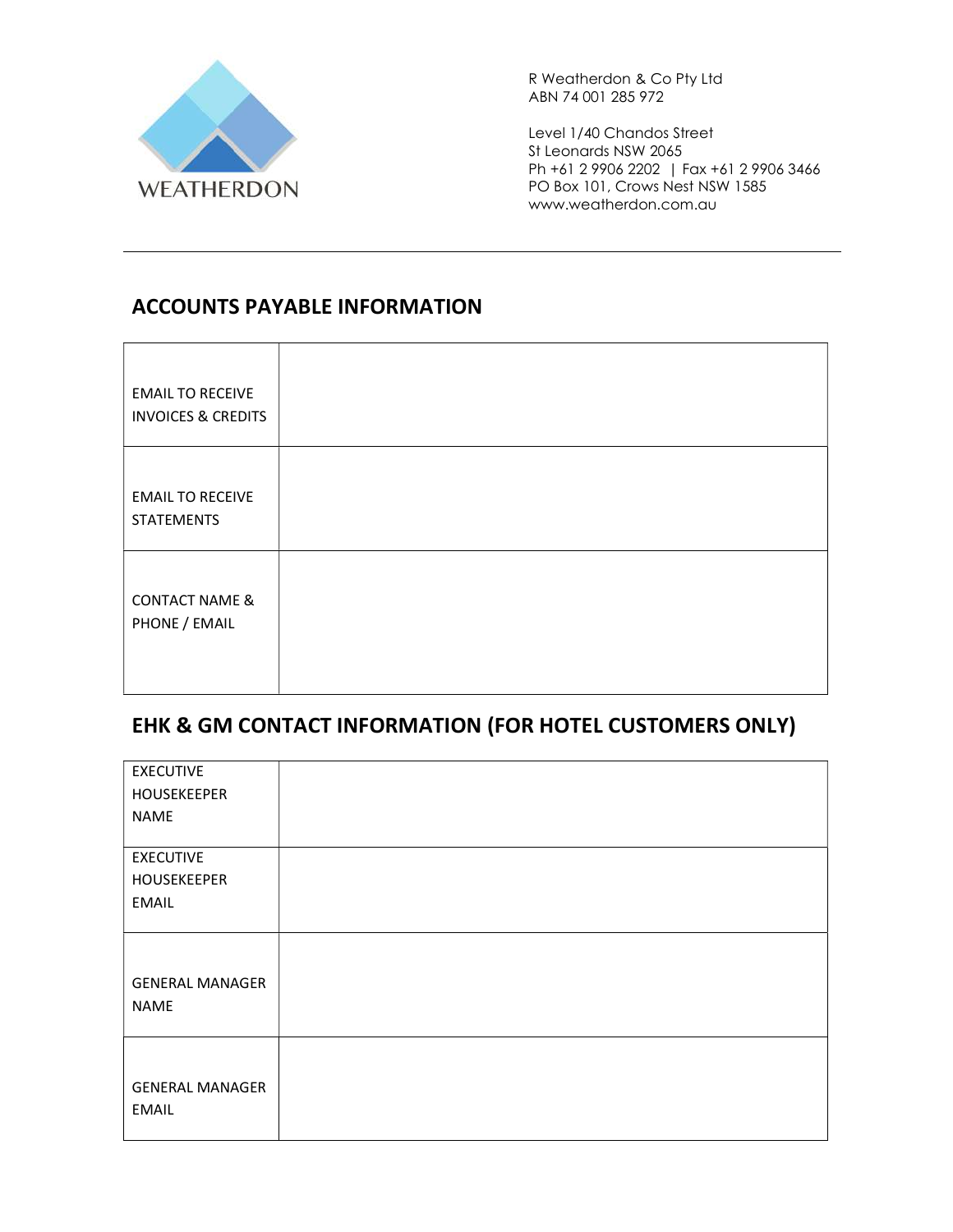

Level 1/40 Chandos Street St Leonards NSW 2065 Ph +61 2 9906 2202 | Fax +61 2 9906 3466 PO Box 101, Crows Nest NSW 1585 www.weatherdon.com.au

# SHAREHOLDERS

| SHAREHOLDER NAME<br>& % OF SHARES HELD        |  |
|-----------------------------------------------|--|
| SHAREHOLDER NAME<br>& % OF SHARES HELD        |  |
| SHAREHOLDER NAME<br>& % OF SHARES HELD        |  |
| <b>SHAREHOLDER NAME</b><br>& % OF SHARES HELD |  |

### **DIRECTORS**

| DIRECTOR NAME              |  |
|----------------------------|--|
|                            |  |
|                            |  |
| <b>ADDRESS &amp; PHONE</b> |  |

| <b>DIRECTOR NAME</b>       |  |
|----------------------------|--|
|                            |  |
|                            |  |
|                            |  |
|                            |  |
|                            |  |
|                            |  |
|                            |  |
| <b>ADDRESS &amp; PHONE</b> |  |
|                            |  |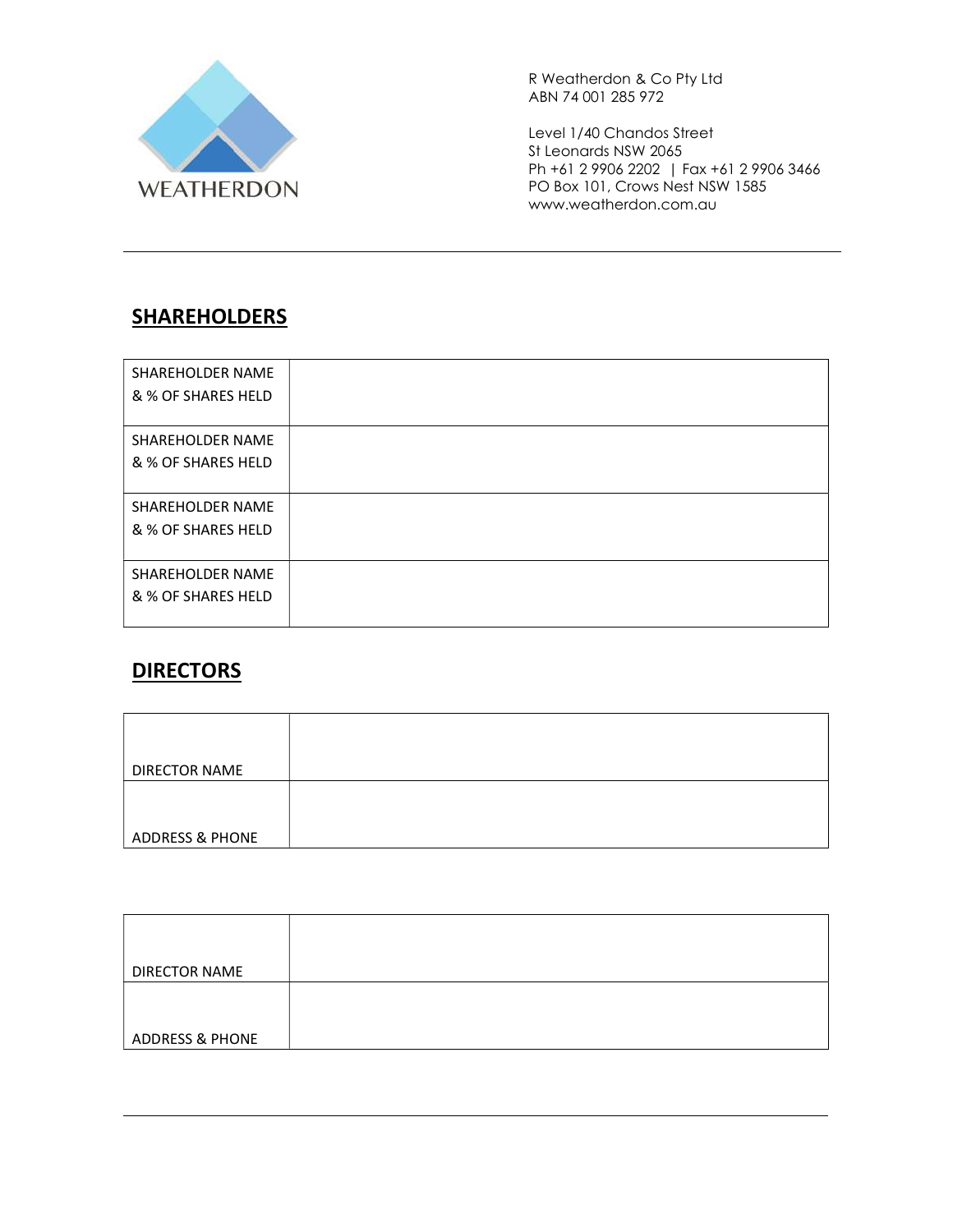

Level 1/40 Chandos Street St Leonards NSW 2065 Ph +61 2 9906 2202 | Fax +61 2 9906 3466 PO Box 101, Crows Nest NSW 1585 www.weatherdon.com.au

| <b>DIRECTOR NAME</b>       |  |
|----------------------------|--|
|                            |  |
|                            |  |
| <b>ADDRESS &amp; PHONE</b> |  |

### TRADING TERMS & TRADE REFERENCES

| REQUESTED CREDIT |  |
|------------------|--|
| LIMIT            |  |
|                  |  |

TRADE REFEREES SHOULD BE IN A POSITION TO SPEAK FOR A CREDIT FIGURE COMPARABLE WITH THE REQUESTED CREDIT LIMIT ABOVE.

SO AS NOT TO DELAY APPROVAL, PLEASE ENSURE CONTACT DETAILS OF REFEREES ARE SUPPLIED AND ONLY NOMINATE REFEREES WHO WILL SUPPLY A CREDIT REFERENCE.

#### TRADING TERMS:

- 1) Payment in advance of supply is required for the initial order. Trading account will be opened thereafter subject to management approval.
- 2) All accounts less than \$500 + GST may incur a delivery handling charge of \$20.
- 3) Subject to clause 1, all monies owing pursuant to this agreement are due for payment within thirty (30) days of invoice date.
- 4) Should payment of monies owing not be made within sixty (60) days of invoice date, interest will accrue on all overdue amounts from the date of invoice at the rate of 15% per annum until payment is received.
- 5) Absolutely no returns will be accepted without prior consent from R Weatherdon & Co Pty Ltd. Returns, if accepted, must be accompanied by a Weatherdon Return Approval and may be subject to a 20% Restocking charge. Goods returned for credit will be credited to your account only if in a saleable condition. Invoice number must be quoted on all claims.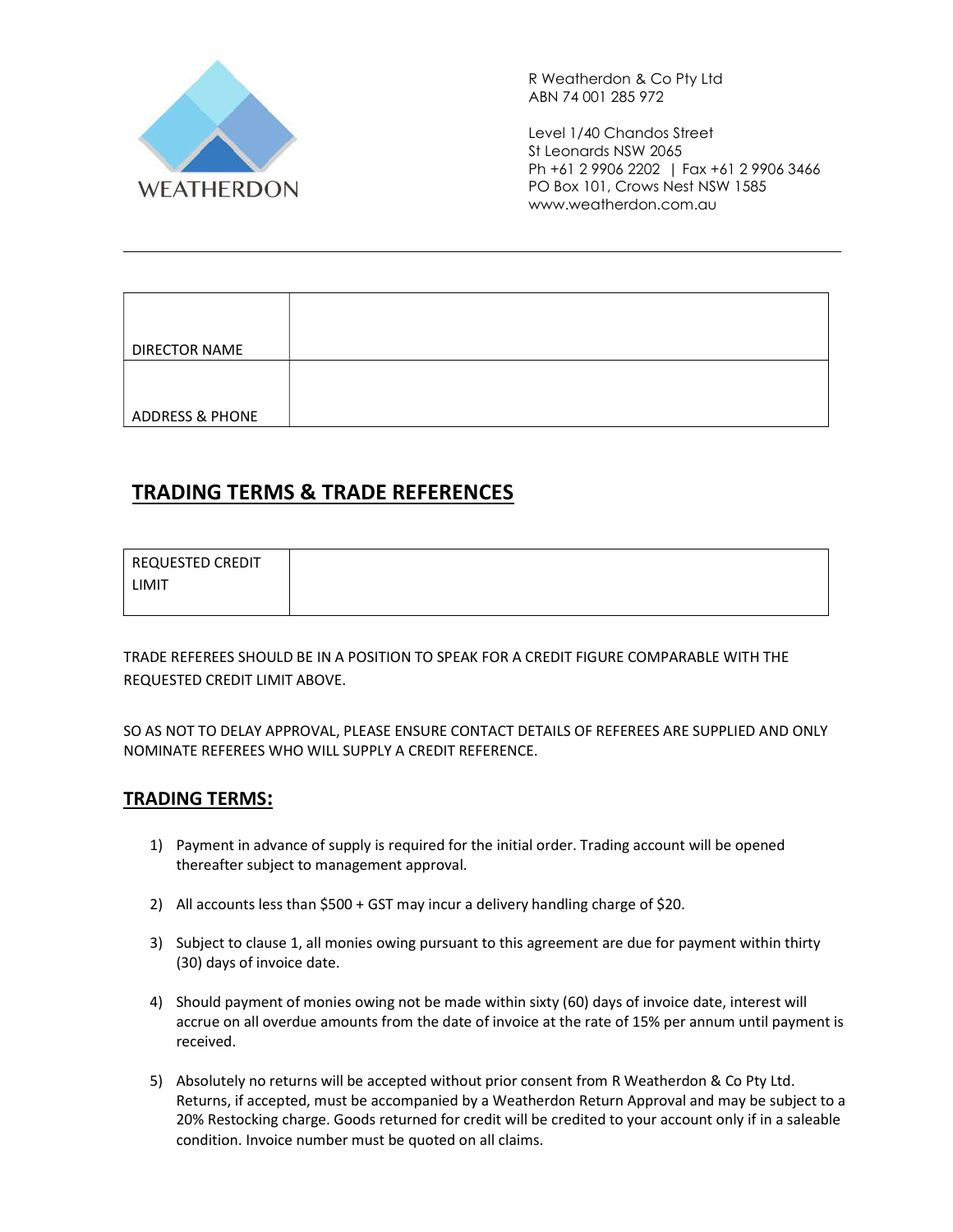

Level 1/40 Chandos Street St Leonards NSW 2065 Ph +61 2 9906 2202 | Fax +61 2 9906 3466 PO Box 101, Crows Nest NSW 1585 www.weatherdon.com.au

#### TRADE REFEREES

| COMPANY      |  |
|--------------|--|
| CONTACT      |  |
| NAME &       |  |
| <b>PHONE</b> |  |
| <b>EMAIL</b> |  |
|              |  |
|              |  |

| COMPANY      |  |
|--------------|--|
| CONTACT      |  |
| NAME &       |  |
| <b>PHONE</b> |  |
| <b>EMAIL</b> |  |
|              |  |
|              |  |

| <b>COMPANY</b> |  |
|----------------|--|
| CONTACT        |  |
| NAME &         |  |
| <b>PHONE</b>   |  |
|                |  |
| <b>EMAIL</b>   |  |